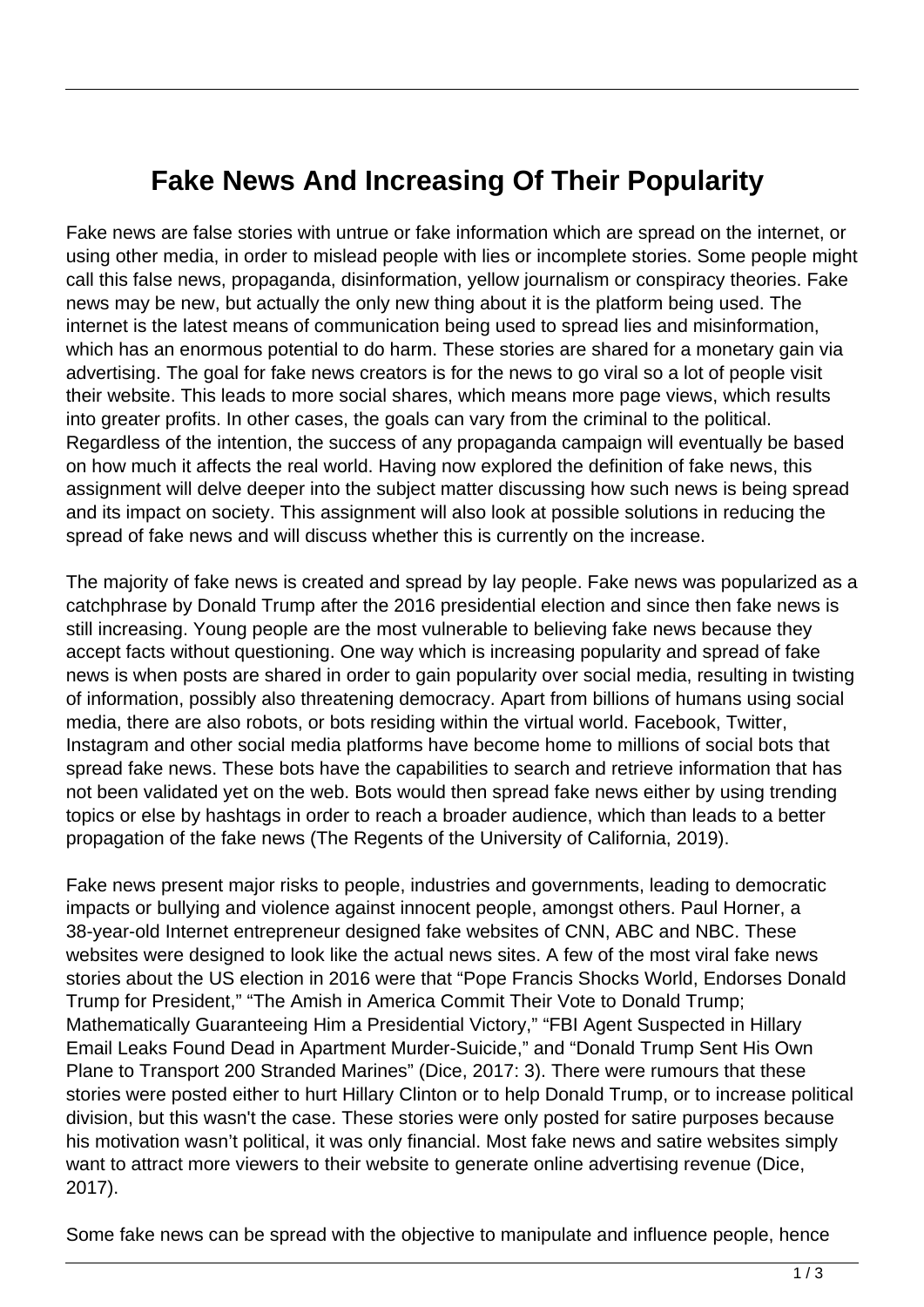the importance of double-checking the source of information and not jumping to conclusions whether a person is guilty or not, and not rely solely on social media. False accusations can lead to a lot of damage and can have real-life impacts, such as social media harassment and targeting individuals with insults and threats. Such situations have already occurred in India and Mexico. Ricardo Flores, from Mexico, was a victim of a rumour circulated on social media and on WhatsApp messaging services, about a pair of child snatchers roaming around in an SUV. Ricardo Flores and his uncle happened to be driving to a nearby village in an SUV while this rumour was being circulated. The presence of the two strangers aroused the suspicions of villagers, who approached and accused the men of being kidnappers. Witnesses said Flores and his uncle were dragged from the car, tied up and beaten. In India, a similar situation occurred where viral reports about child kidnappers sparked a series of lynching. WhatsApp took out full-page advertisements in Indian newspapers, along with radio spots and internet ads, providing easy tips to spot false statements (McDonnell & Sanchez, 2018).

Controlling the spread of social media articles is difficult, given that at any one point in time several people can share multiple posts, hence the difficulty in controlling the spread of fake news. This is leading to increased noise and confusion of fake news. In order to prevent further spreading of fake news, every individual should verify the authenticity of the article prior to spreading it. Mr Nicki Kayser, partner in charge of the capital markets and banking group at Linklaters Luxembourg, is hopeful that greater understanding of the problem can lead to better solutions. He says:

"Fake news is not new, it has been around for centuries, but the technical tools that exist today, coupled with increasing distrust of the mainstream media, have proved to be logarithmic multipliers of the potential of false information. Technical and content-based solutions may not enable us to control the phenomenon completely, but at least they can mitigate its impact on our societies."

(Kayser as cited in Linklaters, n.d.)

Both Facebook and Google are trying to take actions against fake news. Facebook is using thirdparty fact-checkers, like PolitiFact and Snopes, and also gave its users the ability to annually report fake news posts through disputed labels. Facebook has also introduced a beginnerfriendly guide to spotting fake news, which directs readers to relevant resources in the Facebook Help Center. On the other hand, Google is also flagging and down-ranking fake news in its search results (Summers, 2017).

Some countries are working against fake news by introducing anti-fake news laws. Malaysia was among the first countries to introduce this law, before the May 2018 election. The Malaysian anti-fake news law states that anyone found guilty of spreading fake news could be sent to jail for six years and also fined as much as 500,000 ringgit which is around 105,000 euros (Al Jazeera and News Agencies, 2019). In the Malaysian context fake news can be whichever material generated by anyone, anywhere in the world, that affects Malaysia including pictures and audio. Under such law, the government could prosecute someone even without presenting any evidence of wrongdoing as a result of such spreading of fake news. In certain situations, police were permitted to make warrantless arrests and they would still be backed up by the Malaysian law (Bevins, 2018).

Singapore has also introduced similar laws even though there were objections from opposition